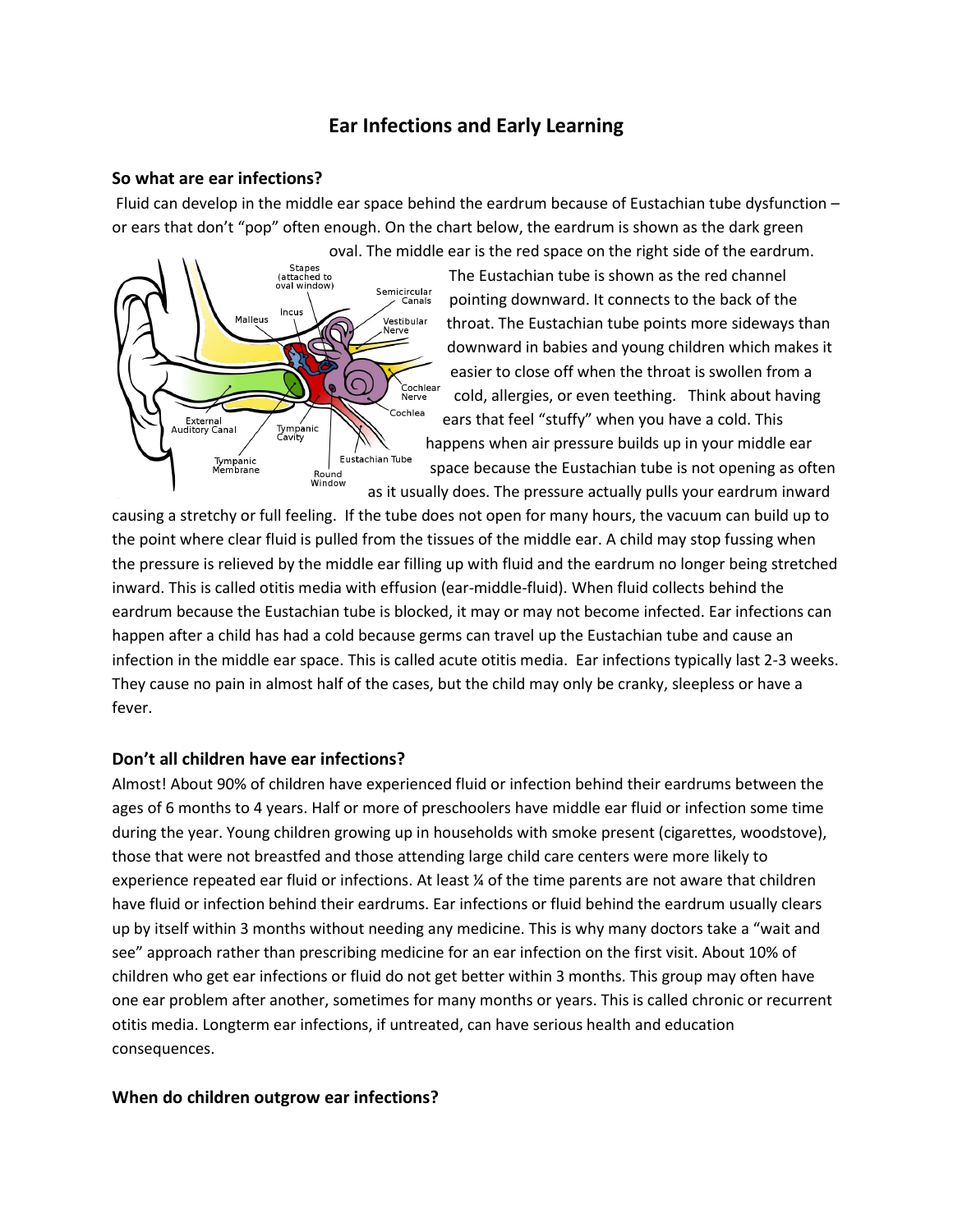Not all children outgrow ear fluid or infection problems by the time they enter school. One out of every 4-5 children in the early elementary school years continues to have ear infections or fluid behind the eardrum. A smaller number of children continue to have ear problems into adulthood. A higher number of children receiving specialized instruction services also have ongoing middle ear problems than children who do not have learning problems.

### **Ear infections cause how much hearing loss?**

People without any hearing loss can typically detect sound at a 0 dB hearing level. The presence of middle ear fluid or infection behind the eardrum causes some blockage to sound. Some children may have 10-15 dB hearing loss. Other children may have up to 50 dB of hearing loss. When you plug your ears with your fingers you give yourself about a 20 dB hearing loss. People talking at a normal conversational loudness usually talk at about 45 dB, so having 50 dB of hearing loss would mean that only speech that was loud or very close to the child would be heard. Children with long histories of ear problems that do not resolve on their own are likely to have more hearing loss than children with a few ear problems that did clear up on their own or after one period of taking medicine.

### **How does a history of ear infections affect early learning?**

If you listen for a little while with your ears plugged with your fingers you will notice that it is harder to catch all of the words that people say, more difficult to pay attention and it may be easy to become distracted because it takes more effort to hear and understand. Similarly, children who have had many ear problems may show the following:

- Not following directions
- Asking you to repeat what you said
- Seems to be ignoring you
- Does not seem to pay attention to sounds or speech most children would be interested in
- Sometimes their speech can be more unclear than is typical for their age

Some studies have shown a link between recurrent ear infections and speech, language, reading and attention problems. One study found that 75% of children who had gifted characteristics who did not score in the gifted intelligence range had long histories of middle ear problems. More recent studies have shown that most children with hearing loss that comes and goes from recurring middle ear fluid that did have early attention or language delays by age 3 usually did not have measurable learning differences by the time they were in second grade. However, children who did spend their early years with inconsistent hearing do have more difficulty understanding speech when there is background noise. This can be a true disadvantage in schools with noisy, active classrooms. What seems to also be true is that a history of many middle ear problems, when added to another learning problem will result in making the learning problem worse when compared with children with a variety of problems who did not also have ear problem histories. Irregular medical care to treat middle ear fluid or infections also causes a child to be at higher risk for learning issues. Certainly, a child who usually has hearing loss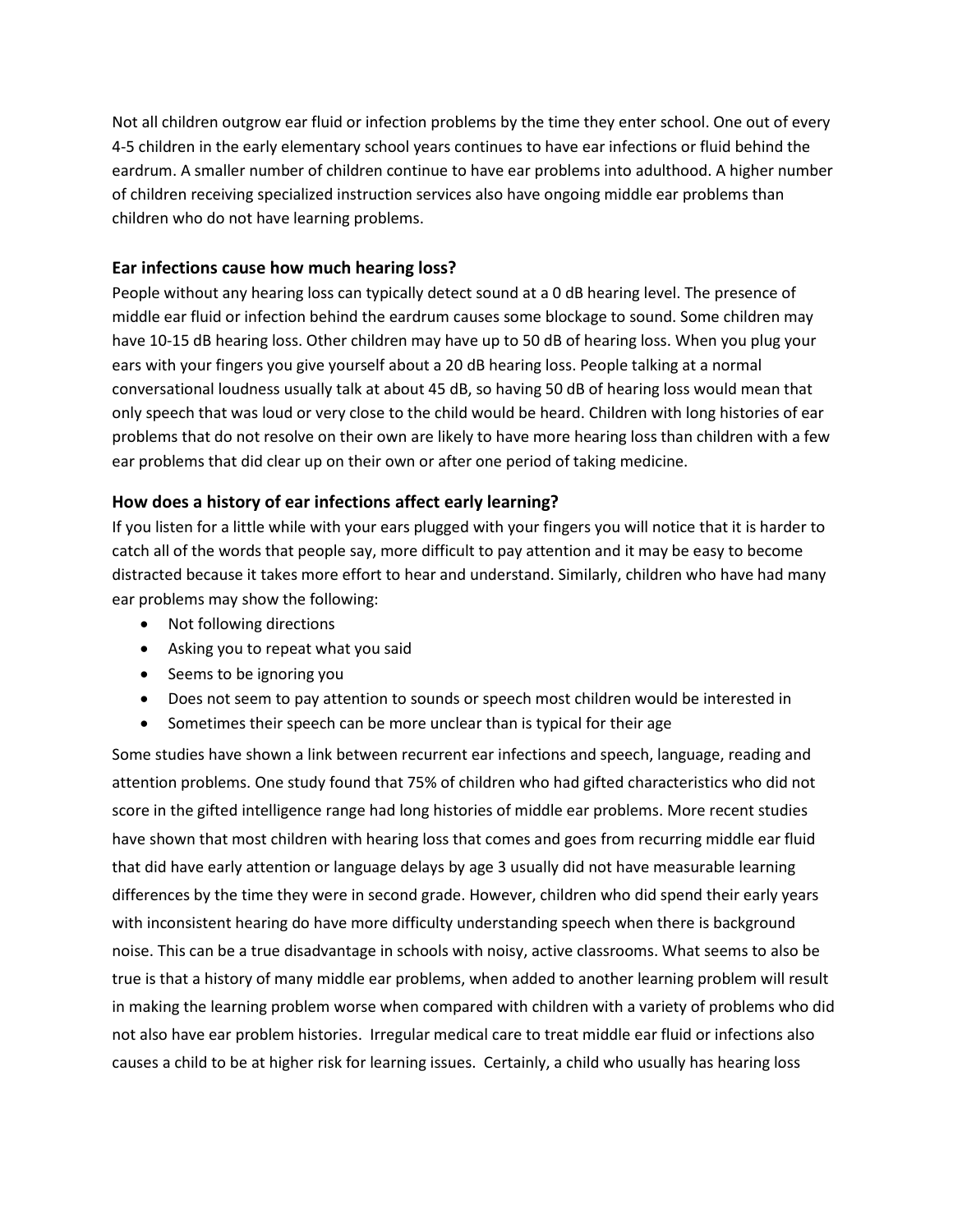greater than a plugged ear level (25-50 dB HL) will be more likely to be behind in language and reading skills and have attention issues.

### **What can I do?**

- 1. **Seek medical help.** Your child's doctor needs to be aware that he or she is having an ear problem before it can be treated. "Watchful waiting" or observing to see if an ear problem clears up on its own starts on the first visit and may go for 3 months. If you believe that your child has ear infection, fluid behind the eardrum and hearing loss, the longer you wait to seek medical help the more you will be delaying the watchful waiting process.
- 2. **Stay close.** Think about what it's like to listen with a plugged ear loss and what helps. Get close to your child before you tell him something important. If you want him to follow a direction be sure to be within arm's reach (no more than about 4 feet) when you give the direction. Get his attention before you talk to him if you really want him to understand you. When the television or music is on in the background your child will have much more difficulty knowing when you talk and what you say.
- 3. **Be patient**. There may be times when your child seems to be ignoring you or willfully not doing what you say. It *may* be because he did not hear you or only heard part of what you said.
- 4. **Spend time on language and literacy.** It is likely that your child missed out on many language experiences when he was not hearing his best. Take time every day for quiet conversation to talk about what interests the child and reading books with him.
- 5. **Advocate for your child's needs.** Teachers who are aware that a child has many ear infections and inconsistent hearing are usually happy to seat them close to the front of the classroom. The school nurse is also a resource and may be able to check your child's hearing if you or his teacher thinks that it may have changed. If your child seems to be having learning difficulties, be sure to remind the school staff of his history of inconsistent hearing and be open to them evaluate the child to see if special help or accommodations are needed.

## **Related Information**

- Ear Infections and Language Development: US Department of Education & American Speech and Hearing Association <http://www2.ed.gov/offices/OERI/ECI/earinfections.pdf>
- Hearing Loss and its Implications for Learning and Communication: American Speech and Hearing Association <http://www.asha.org/uploadedFiles/aud/InfoSeriesHearingLoss.pdf>
- Middle Ear Infection & Surgery: KidsHealth.org [http://kidshealth.org/parent/medical/ears/ear\\_infections.html?tracking=P\\_RelatedArticle](http://kidshealth.org/parent/medical/ears/ear_infections.html?tracking=P_RelatedArticle)
- Ear Infections in Children: New York State Department of Health